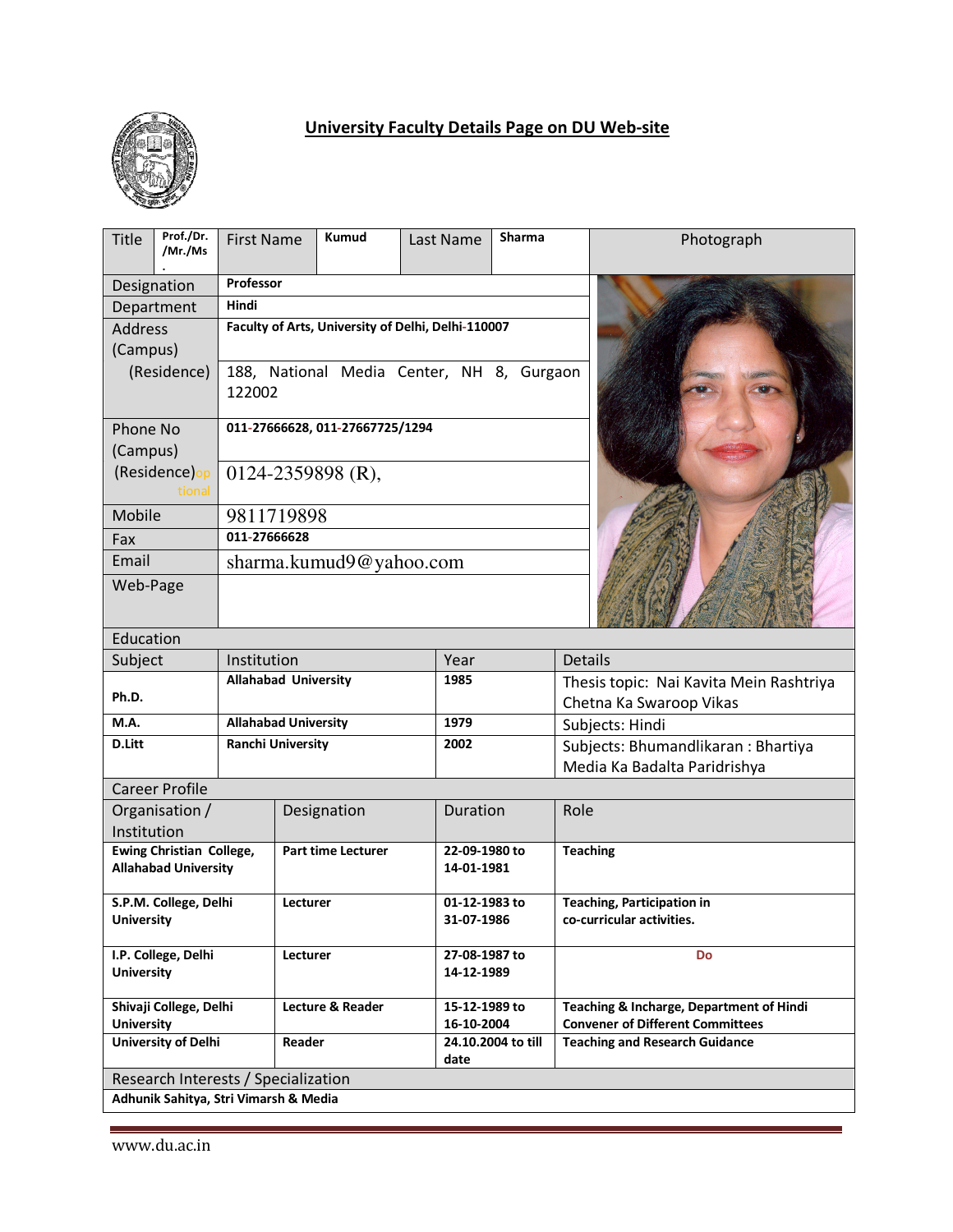Teaching Experience ( Subjects/Courses Taught)

M.A., M.Phil, Research Guidance, Hindi Language teaching for Foreigners

## Honors & Awards

- A) I & B Ministry Award-Govt. of India Awarded "Bhartendu Harishchandra Puraskar" on 'STREEGHOSH' (स्त्रीघोष) for the year 2002.
- B) I & B Ministry Award-Govt. of India Awarded "Bhartendu Harishchandra Puraskar" on samachar bazaar ki naitikta fot the year 2009-10.
- B) Awarded "SAHITYA SHREE SAMMAN" by Delhi Hindu Sahitya Sammelan.
- C) Awarded Silver Medal in 'Akhil Bharatiya Premchandra Rachnatmak Puraskar'.

## Publications (LAST FIVE YEARS)

| Books / Monographs |                                    |                          |           |
|--------------------|------------------------------------|--------------------------|-----------|
| Year of            |                                    |                          | Co-Author |
| <b>Publication</b> |                                    |                          |           |
| 2009               | Samachar Bazar Ki Naithikta        | Samayik Prakashan        |           |
|                    |                                    | Samayik Prakashan        |           |
| 2008               | Adhi Duniya Ka Sach                |                          |           |
|                    |                                    | <b>Bhartiya Jnanpith</b> |           |
| 2006               | Hindi Ke Nirmata                   |                          |           |
|                    |                                    | <b>Prabhat Prakashan</b> |           |
| 2004               | Vigyapan Ki Duniya                 |                          |           |
| 2004               | Jansampark Prabandhan              | Prabhat Prakashan        |           |
| 2003               | <b>Bhoomandlikaran Aur Media</b>   | Prabhat Prakashan        |           |
|                    |                                    |                          |           |
|                    | In Indexed/ Peer Reviewed Journals |                          |           |
| Year of            | <u>Title</u>                       | Journal                  | Co-Author |
| <b>Publication</b> |                                    |                          |           |
|                    |                                    |                          |           |
| Articles           |                                    |                          |           |

- 1. 'Mana Ham Chidia Hain Lekin Jadwali' (Review of Mannu Bhandari's Literature), Kathadesh, Jan 2009
- 2. 'Kavi Ka Niji Anubhav' (Review of Madan Vatasyayan's Poetry Collection), Samkaleen Bhartiya Sahitya, July-Aug. 2007.
- 3. Mithak Ke Naya Arthon Ka Sandhan (Review of Rudravatar Vimarsh by Udbhrant), India Today, 18 April, 2007.
- 4. Sawal Asmita Ka (Women related), Jansatta, 16 March, 2008
- 5. Media Mein Stri Ki Upasthiti Aur Prastuti, Gagnanchal (special issue), 3-4 July-Dec. 2007
- 6. Vartaman Sahityik Pridrishya Mein Shatabdi Purush Acharya Hajari Prasad Dwivedi, Harivanshrai Bachchan, Gagnanchal, 2 April-June 2008
- 7. Kalbilai Sanskriti Ka Manzar (cover story on Nagaland), Swagat, May 2007.
- 8. Kala Aur Saundarya Ka Sangam Singapore (Cover Story), Swagat, November 2008
- 9. Goongi Janata Ke Mukhar Vakeel (Regarding Balmukund Gupt), Harigandha, 10 September, 2008.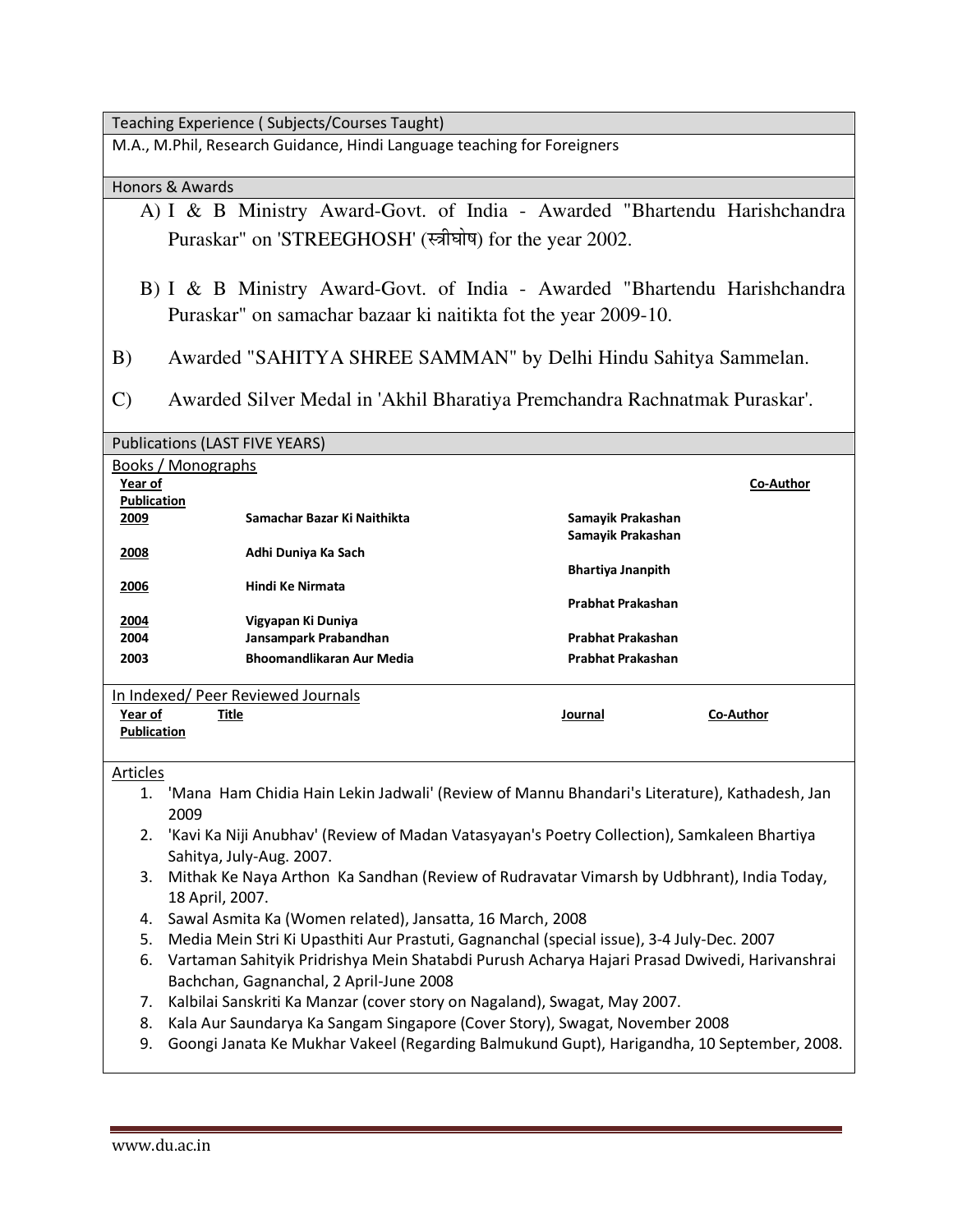Conference Presentations

- (1) Delivered lecture as a resource person in refersher course on 'साहित्य के अध्ययन का पाठकवादी नजरिया' conducted by CPDHE, Acadmic Resarch Centre, University of Delhi, Delhi (28 Feb. 2009)
- **(2)** Delivered key note adddress as resource person in national seminar on ^lkfgfR;d पत्रकारिता के परिप्रेक्ष्य में पं. विद्यानिवास मिश्र' at Varanasi by Hindi Bhasha Sansthan and Vidya Nyas Trust (16 January 2009)
- <sup>(3)</sup> Delivered lecture as a resource person in national seminar on 'मैथिलीशरण गुप्त की राष्ट्रीयता' at Hoshangabad by Sahitya Academy, Madhya Pradesh. (August, 2008).
- (4) Delivered lecture as a resource person in national seminar on 'रामविलास शर्मा at Devas by Sahitya Academy, Madhya Pradesh. (Septemter, 2008).
- <sup>(5)</sup> Delivered lecture as a resource person in national seminar on 'बालमुकुंद गुप्त at Rewadi by Sahitya Academy, Haryana. (September, 2008).
- **(6)** Delivered lecture as a resource person in national seminar on ^efgyk ys[ku\* by Akhil Bhartiya Lekhika Sangh, Delhi. (August, 2008).
- (7) Delivered lecture as a resource person in national seminar on 'मीडिया और महिलाएँ' at Bhopal organised by Madhavrao Sapre Sangrahalaya, Madhya Pradesh. (March, 2007).
- <sup>(8)</sup> Delivered lecture as a resource person in national seminar on 'शताब्दी त्र्यी : हजारीप्रसाद द्विवेदी, महादेवी वर्मा और हरिवंशराय बच्चन' at Bhopal organised by Rashtrabhasha Hindi Prachar Sabha, Madhya Pradesh (Aug. 2007).
- <sup>(9)</sup> Delivered lecture as a resource person in national seminar on 'भारतीय लेखिकाओं का कथा-साहित्य और स्त्री' Organised by Bombay University (Feb. 2008).
- 10) Delivered lecture as a resource person in refresher course entitled 'मीडिया अध्ययन: दशा-दिशा और संभावनाएँ' conducted by CPDHE, University of Delhi. (1 Oct. 2005)

(11) Delivered lecture as a resource person in national seminar on महादेवी वर्मा at Allahabad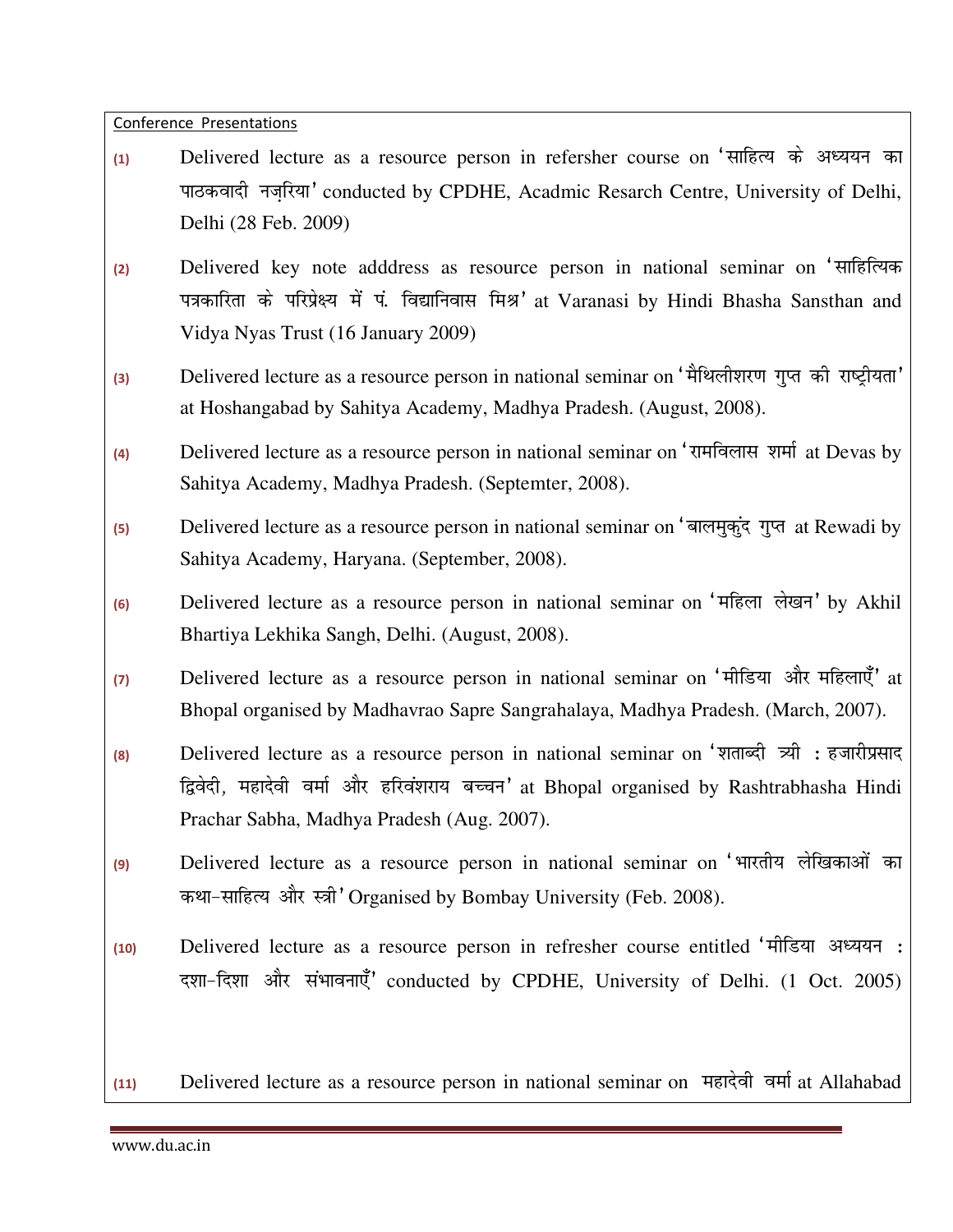organised by Allahabad Sangrahalaya (Cultural Ministry, Govt. of India - 17 March, 2005).

- (12) Delivered lecture as a resource person in National Seminar on स्त्री शक्ति और सुभद्राकुमारी चौहान at Satna, M.P. organised by Sahitya Academy, Madhya Pradesh Sanskriti Parishad (1 January 2006).
- (13) Delivered lecture in national seminar entitled 'मानवीय मूल्य और मीडिया की भूमिका' Organized by Prasar Bharti Broadcasting Corporation of India, Doordarshan Kendra, Varanasi, (4 July, 2004).
- (14) Organised and conducted वत्सल निधि व्याख्यान 'अज्ञेय, मुक्तिबोध-दो सहचर कवि' (9 March, 2004).
- (15) Delivered lecture in national seminar on 'रामविलास शर्मा का हिन्दी प्रेम' Organized by National Book Trust, (18 Oct. 2003).
- (16) Took part in International seminar on 'विदेश में हिन्दी: स्थिति और संभावनाएँ'' Organized by Nehru Smarak Sangrahalaya, Teenmurti Bhavan, New Delhi (27, 28, 29 Nov. 2003)
- (17) Delivered lecture in national seminar on 'भारतीय संस्कृति के आयाम' Organized by National Book Trust, (18 Feb. 2004)
- <sup>(18)</sup> Delivered lecture on 'हिन्दी की चुनौतियाँ' organized by IFFCO, Delhi, 2004.

| <b>Total Publication Profile</b>                          |  |  |
|-----------------------------------------------------------|--|--|
| <b>Books</b>                                              |  |  |
| 11                                                        |  |  |
| In Indexed/Peer Reviewed Journals                         |  |  |
| <b>Research Paper</b><br>50                               |  |  |
| Articles                                                  |  |  |
| <b>More Than 300</b>                                      |  |  |
| Conference Presentations                                  |  |  |
| 60                                                        |  |  |
|                                                           |  |  |
| Public Service / University Service / Consulting Activity |  |  |